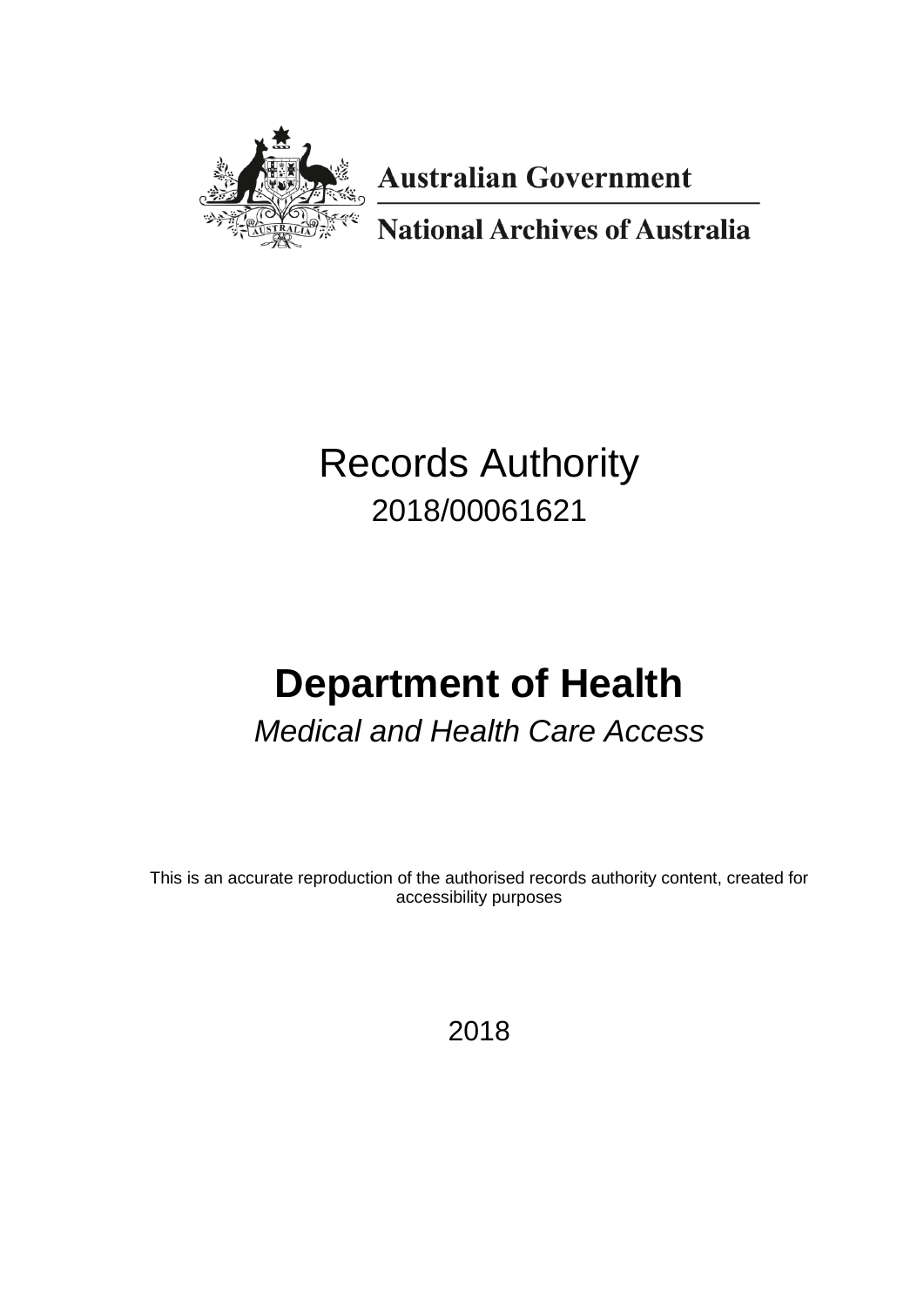

© Commonwealth of Australia (National Archives of Australia) <sup>2018</sup>

### **Copyright**

This product, excluding the National Archives of Australia logo, Commonwealth Coat of Arms or registered trademark, has been licensed under a Creative Commons Attribution-Non-Commercial (CC-BY-NC) Version 4.0 International Licence. You may share, copy, redistribute, remix, transform and build upon this work for non-commercial purposes only. However, you must attribute the National Archives of Australia as the copyright holder of the original work, include the attribution as set out below and indicate if changes were made. The full terms and conditions of this licence are available at [www.creativecommons.org.](http://www.creativecommons.org/)

### **Attribution**

This records authority is licenced by the Commonwealth of Australia (National Archives of Australia) under a Creative Commons Attribution-Non-Commercial (CC-BY-NC) Version 4.0 International Licence. The original version can be found [on our website.](http://www.naa.gov.au/)

### **Accessibility**

This is an accurate reproduction of the authorised records authority content, created for accessibility purposes.

### **Contact Us**

Enquiries relating to copyright or accessibility should be made through the [Agency Service](http://reftracker.naa.gov.au/reft000.aspx?pmi=jpGkKEm4vT)  [Centre.](http://reftracker.naa.gov.au/reft000.aspx?pmi=jpGkKEm4vT)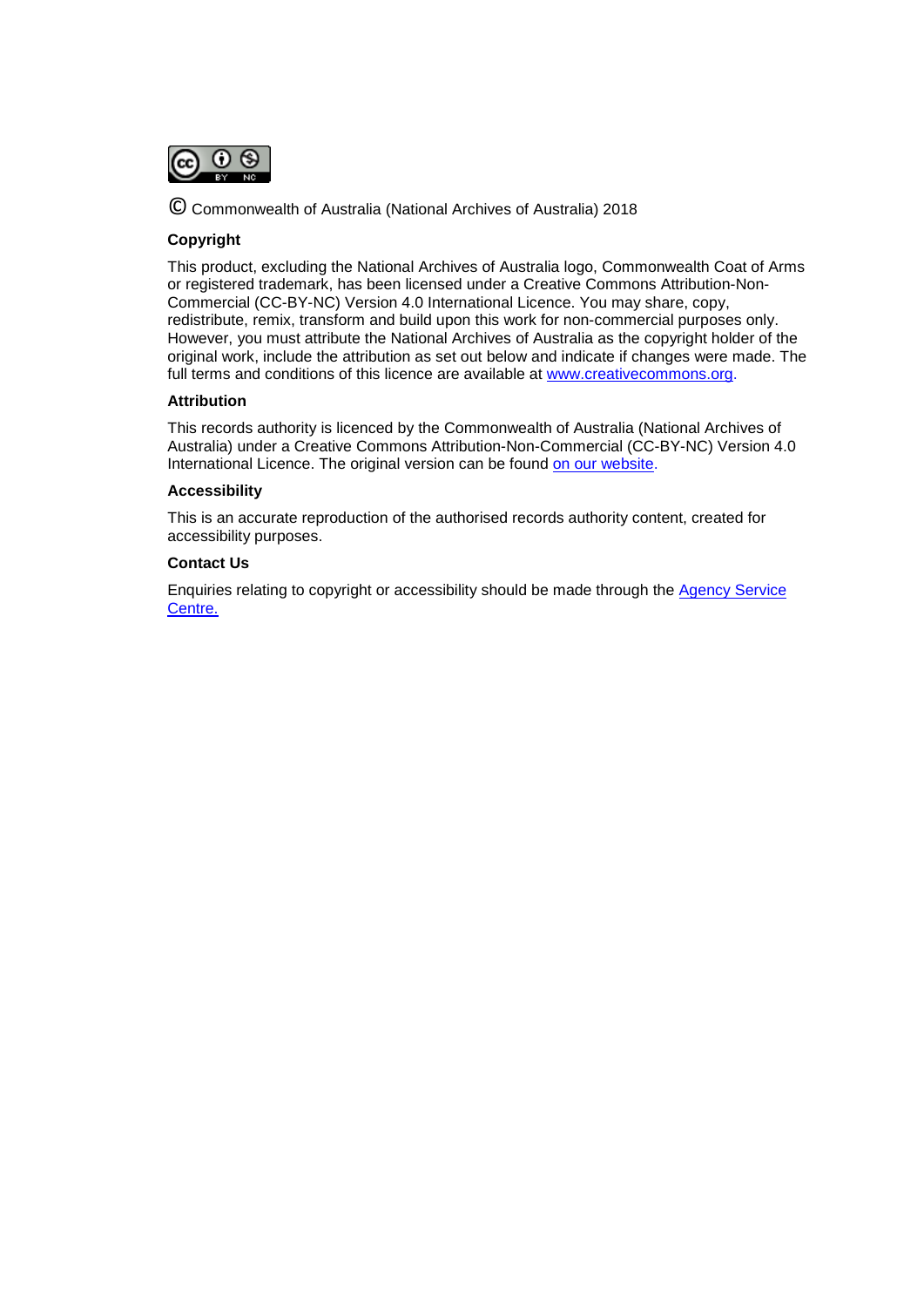# **CONTENTS**

<span id="page-2-0"></span>

| <b>INTRODUCTION</b>                     |   |
|-----------------------------------------|---|
| <b>APPLICATION OF THIS AUTHORITY</b>    |   |
| <b>CONTACT INFORMATION</b>              | 5 |
| <b>AUTHORISATION</b>                    | 6 |
| <b>MEDICAL &amp; HEALTH CARE ACCESS</b> |   |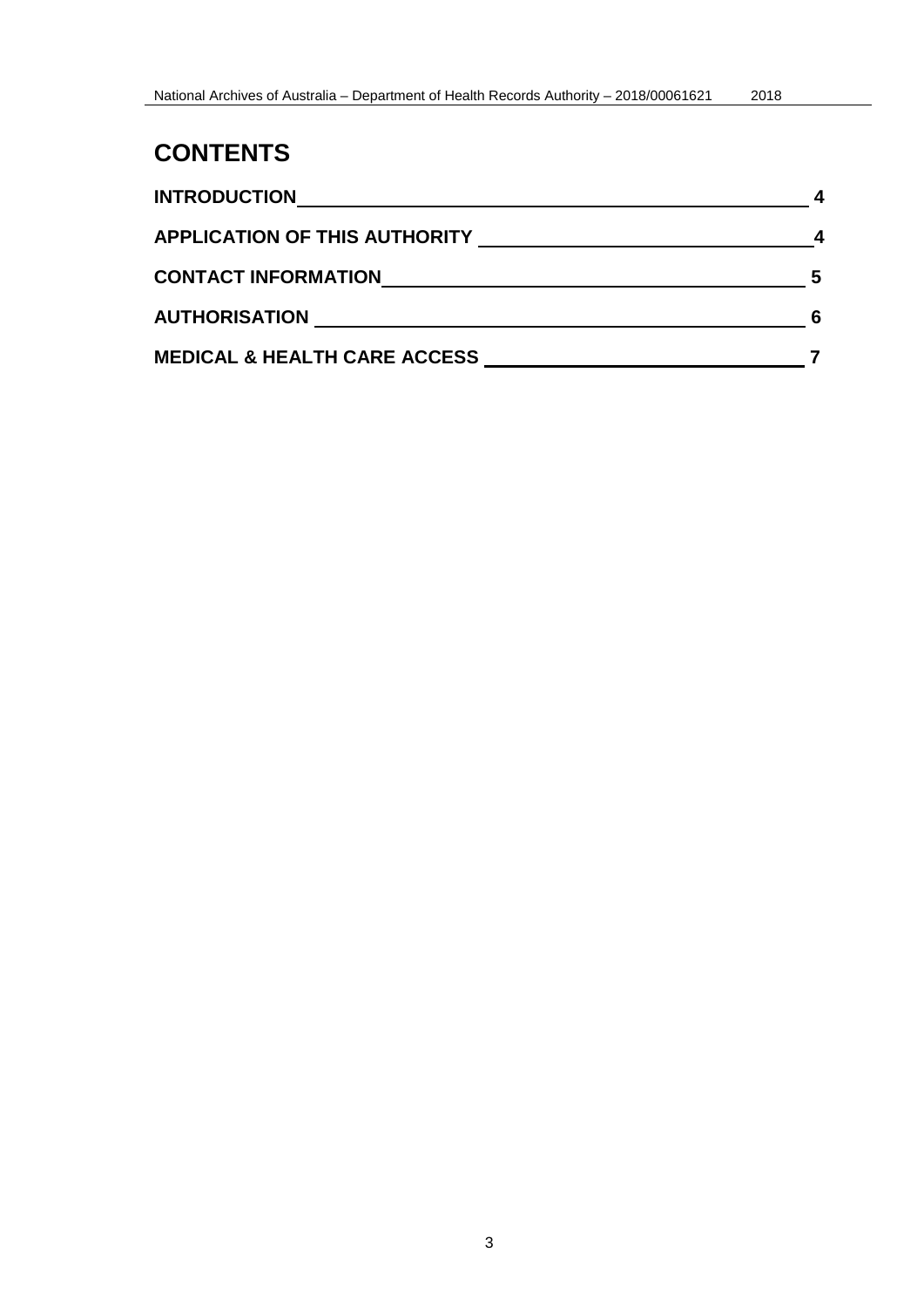# **INTRODUCTION**

The Department of Health (the agency) and the National Archives of Australia have developed this records authority to set out the requirements for keeping or destroying records for the core business area of Medical & Health Care Access. It represents a significant commitment on behalf of the Department of Health to understand, create and manage the records of its activities.

This authority is based on the identification and analysis of the business of the Department of Health. It takes into account the agency's legal and organisational information management requirements, and the interests of stakeholders, the agency and the National Archives.

The authority sets out those records that need to be retained as national archives and specifies the minimum length of time that temporary records need to be kept. This authority gives the Department of Health permission under the *Archives Act 1983*, for the destruction of the temporary records described after the minimum retention period has expired. Retention periods for these temporary records are based on: an assessment of business needs; broader organisational accountability requirements; and community expectations, and are approved by the National Archives on the basis of information provided by the agency.

As changes in circumstances may affect future information management requirements, the periodic review of this authority is recommended. All amendments must be approved by the National Archives.

# <span id="page-3-0"></span>**APPLICATION OF THIS AUTHORITY**

- 1. This authority is to be used to determine how long records must be kept. Records are matched to the relevant core business and records class in the authority.
	- Where the minimum retention period has expired and the records are not needed for Departmental business they should be destroyed as authorised in this authority.
	- Records that have not reached the minimum retention period must be kept until they do.
	- Records that are identified as 'retain as national archives' are to be transferred to the National Archives for preservation.
- 2. This authority should be used in conjunction with general records authorities such as:
	- the Administrative Functions Disposal Authority (AFDA) and/or AFDA Express issued by the National Archives to cover business processes and records common to Australian Government agencies; and
	- General Records Authority (31) Destruction of source or original records after digitisation, conversion or migration (2015).
- 3. The normal administrative practice (NAP) provision of the *Archives Act 1983* gives agencies permission to destroy certain records without formal authorisation. This usually occurs where records are duplicated, facilitative or for short-term use only. NAP does not replace arrangements agreed to in this authority but can be used as a tool to assist in identifying records for destruction together with an agency's records authority or authorities, and with AFDA and AFDA Express. The National Archives recommends that agencies develop and implement a NAP policy. Advice and guidance on destroying records as a normal administrative practice and on how to develop a NAP policy is available from the National Archives' website at [www.naa.gov.au.](http://www.naa.gov.au/)
- 4. Records that are reasonably likely to be needed as evidence in a current or future judicial proceeding or are subject to a request for access under the *Archives Act 1983,* the *Freedom of Information Act 1982* or any other relevant act must not be destroyed until the action has been completed.
- 5. Records subject to a disposal freeze must not be destroyed until the freeze has been lifted. Further information about disposal freezes and whether they affect the application of this authority is available from the National Archives website at [www.naa.gov.au.](http://www.naa.gov.au/)
- 6. Where the method of recording information changes (for example from a manual system to a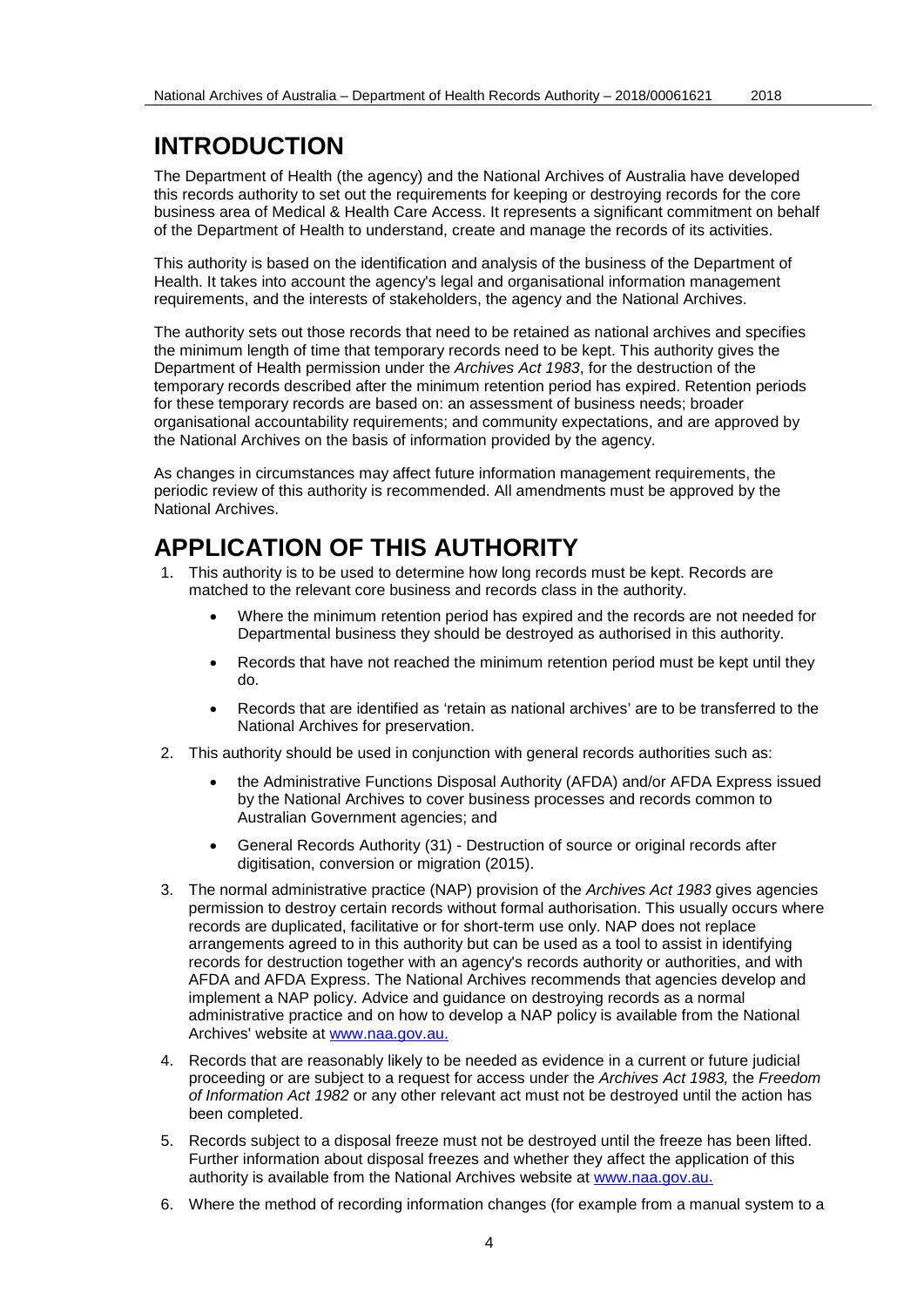digital system, or when information is migrated from one system to a new system) this authority can still be applied, providing the records document the same core business. The information must be accessible for the period of time prescribed in this authority. The Department of Health will need to maintain continuing access to the information, including digital information, for the periods prescribed in this records authority or until the information is transferred into the custody of the National Archives.

- 7. In general, retention requirements indicate a minimum period for retention. The Department of Health may extend minimum retention periods if it considers that there is an administrative need to do so, without further reference to the National Archives. Where the Department of Health believes that its accountability will be substantially compromised because a retention period or periods are not adequate, it should contact the National Archives for review of the retention period.
- 8. Records coming within 'retain as national archives' classes in this authority have been determined to be part of the archival resources of the Commonwealth under section 3C of the *Archives Act 1983*. The determination of Commonwealth records as archival resources of the Commonwealth obliges agencies to transfer the records to the National Archives when they cease to be current and, in any event, within 15 years of the records coming into existence, under section 27 of the *Archives Act 1983*.
- 9. Records in the care of agencies should be appropriately stored, managed and preserved. Agencies need to meet this obligation to ensure that the records remain authentic and accessible over time. Under Section 31 of the *Archives Act 1983*, access arrangements are required for records that become available for public access including those records that remain in agency custody.
- 10. Appropriate arrangements should be made with the National Archives when records are to be transferred into custody. The National Archives accepts for transfer only those records designated as national archives. Records created digitally after 1 January 2016 can be transferred in digital formats only.
- 11. Advice on how to use this authority is available from the Department of Health information manager. If there are problems with the application of the authority that cannot be resolved, please contact the National Archives.

# <span id="page-4-0"></span>**CONTACT INFORMATION**

For assistance with this authority or for advice on other information management matters, please contact National Archives' [Agency Service Centre.](http://www.naa.gov.au/information-management/support/agency-service-centre/index.aspx)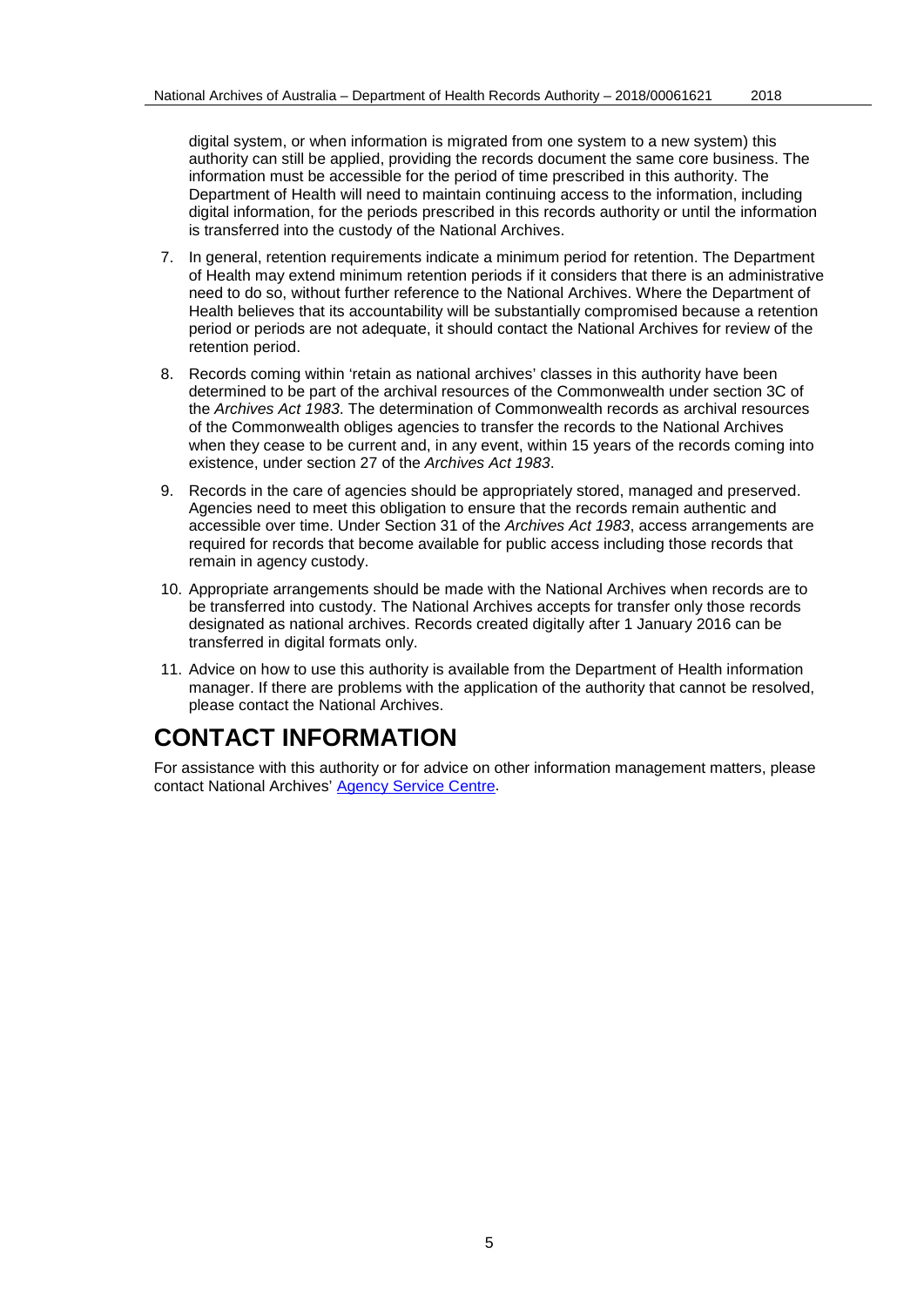# <span id="page-5-0"></span>**AUTHORISATION**

### **RECORDS AUTHORITY 2018/00061621**

| <b>Purpose:</b>     | Authorises arrangements for the disposal of records in accordance<br>with Section 24(2)(b) of the Archives Act 1983.                                                                            |
|---------------------|-------------------------------------------------------------------------------------------------------------------------------------------------------------------------------------------------|
|                     | Determines records classed as 'retain as national archives' in this<br>records authority to be part of the archival resources of the<br>Commonwealth under section 3C of the Archives Act 1983. |
|                     |                                                                                                                                                                                                 |
| <b>Application:</b> | All core business records relating to Medical & Health Care<br>Access.                                                                                                                          |
|                     |                                                                                                                                                                                                 |

This authority gives permission for the destruction, retention or transfer to the National Archives of Australia of the records described. This authority will apply only with the consent of the agency currently responsible for the business documented in the records described.

### Authorising Officer **Contract Contract Contract Contract Contract Contract Contract Contract Contract Contract Contract Contract Contract Contract Contract Contract Contract Contract Contract Contract Contract Contract Con**

17 April 2018

Teressa Ward Assistant Director- General National Archives of Australia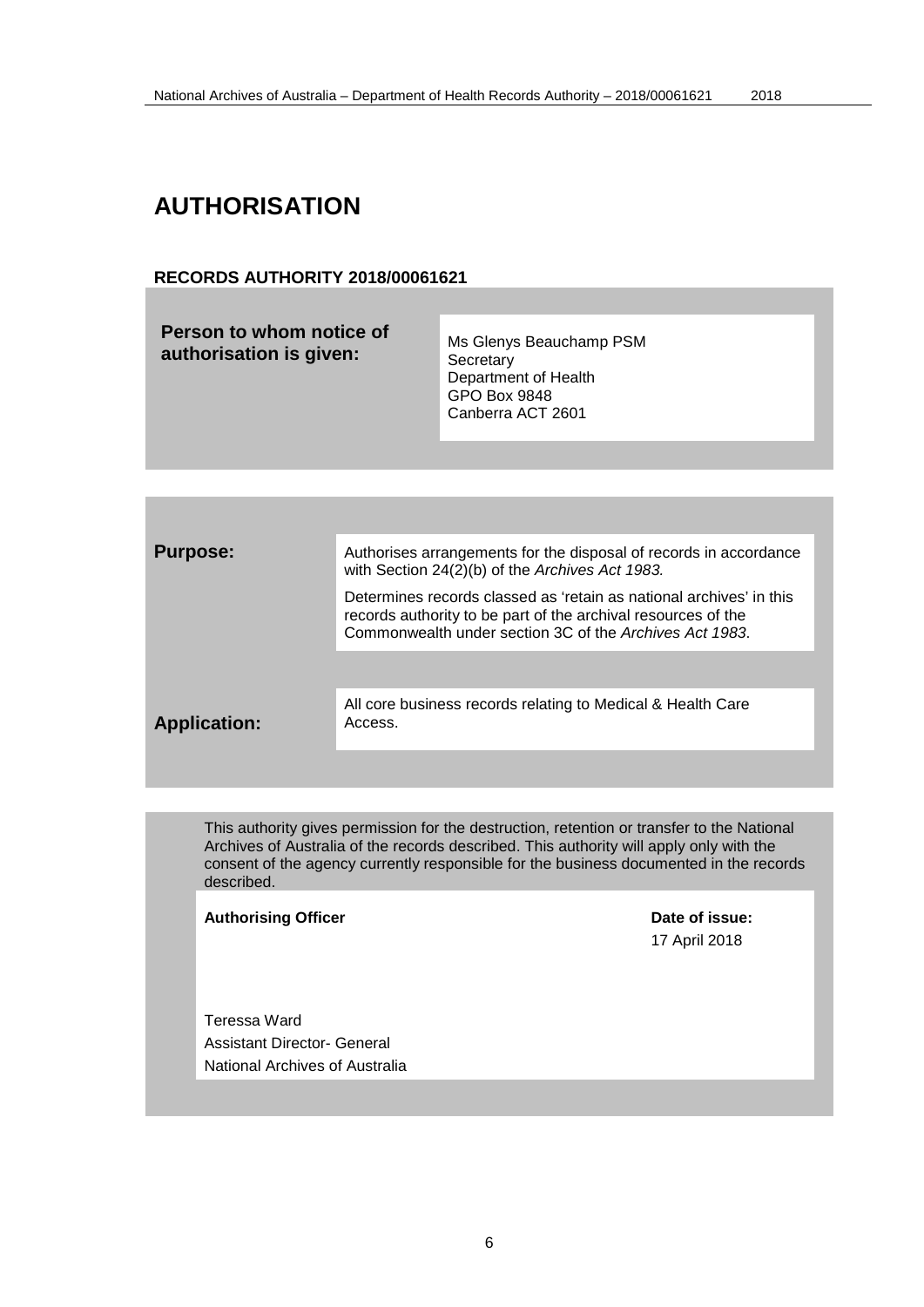<span id="page-6-0"></span>The core business of developing, facilitating and maintaining public access to medical and health care services, including community, primary and acute care. Includes the delivery of systems and the management of the listing of Medicare services subsidised by the Australian Government (currently the Medicare Benefits Schedule or MBS).

### **Core activities** include:

- receiving and providing advice and other forms of information to stakeholders, including through formal submissions and briefing sessions;
- negotiating, establishing and implementing agreements, including joint venture agreements, with other government agencies and non-government organisations;
- managing applications from the public, both Australian and non-Australian citizens, for eligibility for access to medical and health care services;
- developing and managing a classification system to determine the relationship between heath care activity and cost of providing a medical service (currently Casemix);
- developing content, approving and delivering industry education and information awareness events, such as training courses, conferences, seminars, workshops and in-house sessions;
- monitoring performance and evaluation of access to medical and health services;
- developing, implementing and reviewing policies, strategies, principles, frameworks, procedures and plans designed to improve access to medical and health care services;
- developing, implementing and reviewing tools and products relating to medical and health care access;
- developing medical and health care access programs, projects and services, including the e-Health initiative;
- developing, maintaining, managing and marketing the listing of Medicare services subsidised by the Australian Government (currently the Medicare Benefits Schedule or MBS) , including administration of applications for items to be included on the schedule; and
- managing reviews of agency decisions, including appeals to higher authorities.

The performance of the core business is supported by **general activities** such as:

- preparing and presenting addresses and speeches;
- planning, conducting or facilitating internal and external audits;
- establishing, managing and participating in internal and external committees, meetings, working groups, leadership groups, forums, panels or other bodies;
- arranging and attending conferences, forums, seminars and workshops;
- managing and responding to complaints and enquiries;
- delegating powers and authorising actions;
- evaluating policies, strategies, principles, plans, programs, tools etc;
- liaising, collaborating and consulting across sectors;
- developing and implementing marketing and promotional campaigns, including advertising and promoting education and information awareness events;
- reporting on medical and health care activities; and
- undertaking research and analysis, including financial forecasting.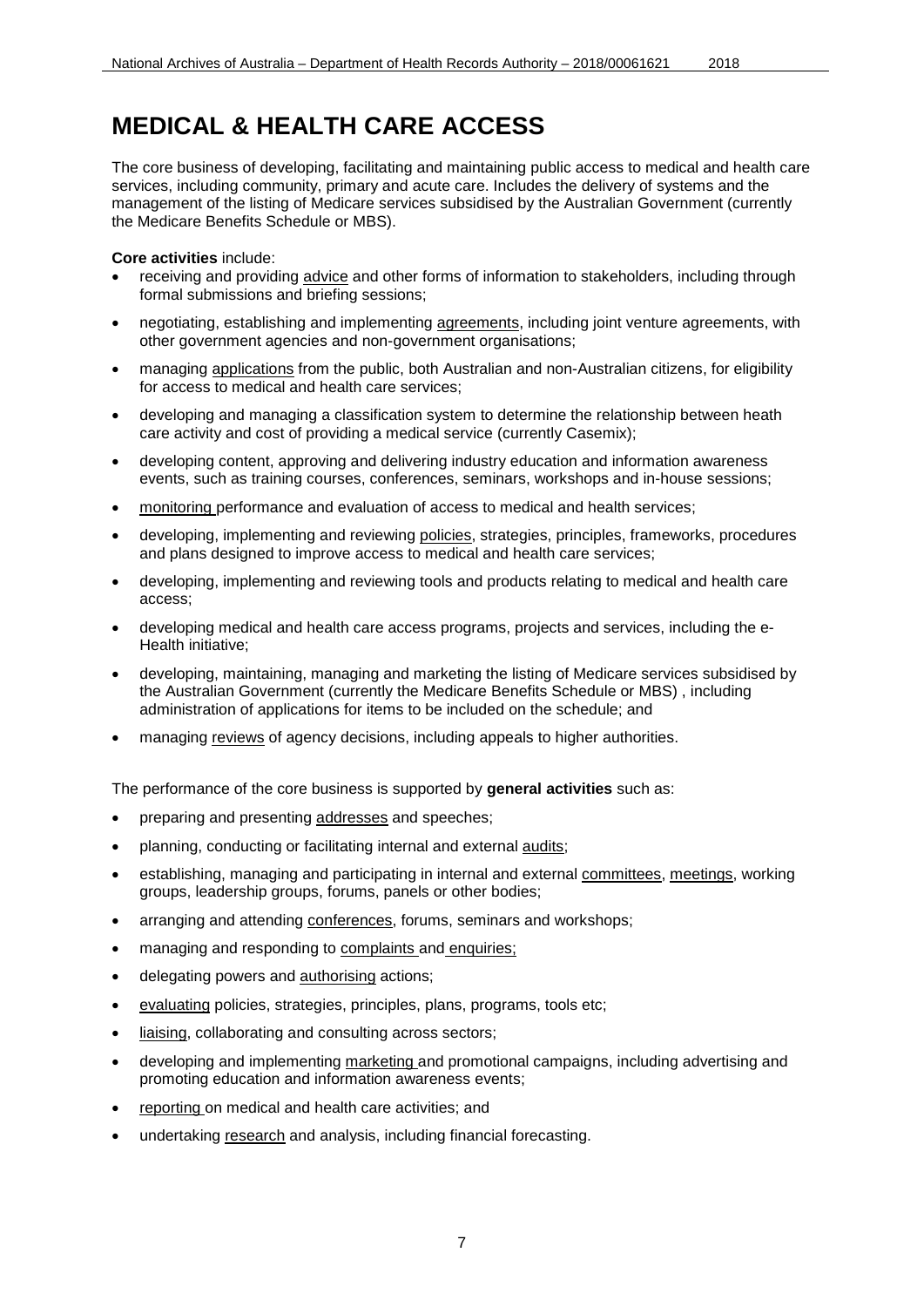### *Cross references to other Department of Health Records Authorities*

*For policies, strategies, programs and services designed to support the health of Aboriginal and Torres Strait Islander (ATSI) people, use ABORIGINAL & TORRES STRAIT ISLANDER HEALTH.*

*For policies, strategies and programs designed to deliver aged and community care services, including assessing and approving individuals to gain access to these services, use AGED CARE.*

*For policies, strategies, programs and services designed to reduce the incidence of or prevent chronic diseases such as arthritis, asthma, cancer, diabetes, and cardiovascular disease, use CHRONIC DISEASE PREVENTION.*

*For policies, strategies, programs and campaigns designed to promote healthy environments and lifestyle behaviours (including healthy ageing), prevent disease through vaccinations, inform the community about lifestyle risk factors, including alcohol, tobacco and substance abuse, and ensure the safety of food, use HEALTH PROMOTION & SAFETY.*

*For medical and health care access services and programs that relate to hearing services, use HEARING SERVICES.*

*For policies, strategies, programs and services designed to address broader social health issues in the community including mental illness, use MENTAL HEALTH.*

*For medical and health care access services and programs that relate to pharmaceutical benefits, use PHARMACEUTICAL BENEFITS AND ACCESS.*

### *Cross references to AFDA Express*

*For media releases, use COMMUNITY RELATIONS and/or GOVERNMENT RELATIONS.*

*For the preparation of budget estimates, budget proposals, cost modelling, and financial transactions, use FINANCIAL MANAGEMENT.*

*For advice, briefs and submissions to the portfolio Minister, cabinet submissions and the organisation's participation in formal inquiries, use GOVERNMENT RELATIONS.*

*For development of new legislation and amendments to existing legislation, including amendments to the Quality Agency Standards, use GOVERNMENT RELATIONS and/or STRATEGIC MANAGEMENT.*

*For managing legal services, including providing legal advice and litigation activities, use LEGAL SERVICES.*

*For the procurement of goods and services, such as contractors or consultants, use PROCUREMENT.* 

*For contributing to the technical design for external electronic health systems, use TECHNOLOGY & TELECOMMUNICATIONS.*

*Cross references to other General Records Authorities*

*For developing and executing contracts under seal or deeds, use CONTRACTS UNDER SEAL/DEEDS (GRA 36)*.

*For the management of grants, use GRANT MANAGEMENT (GRA 28).*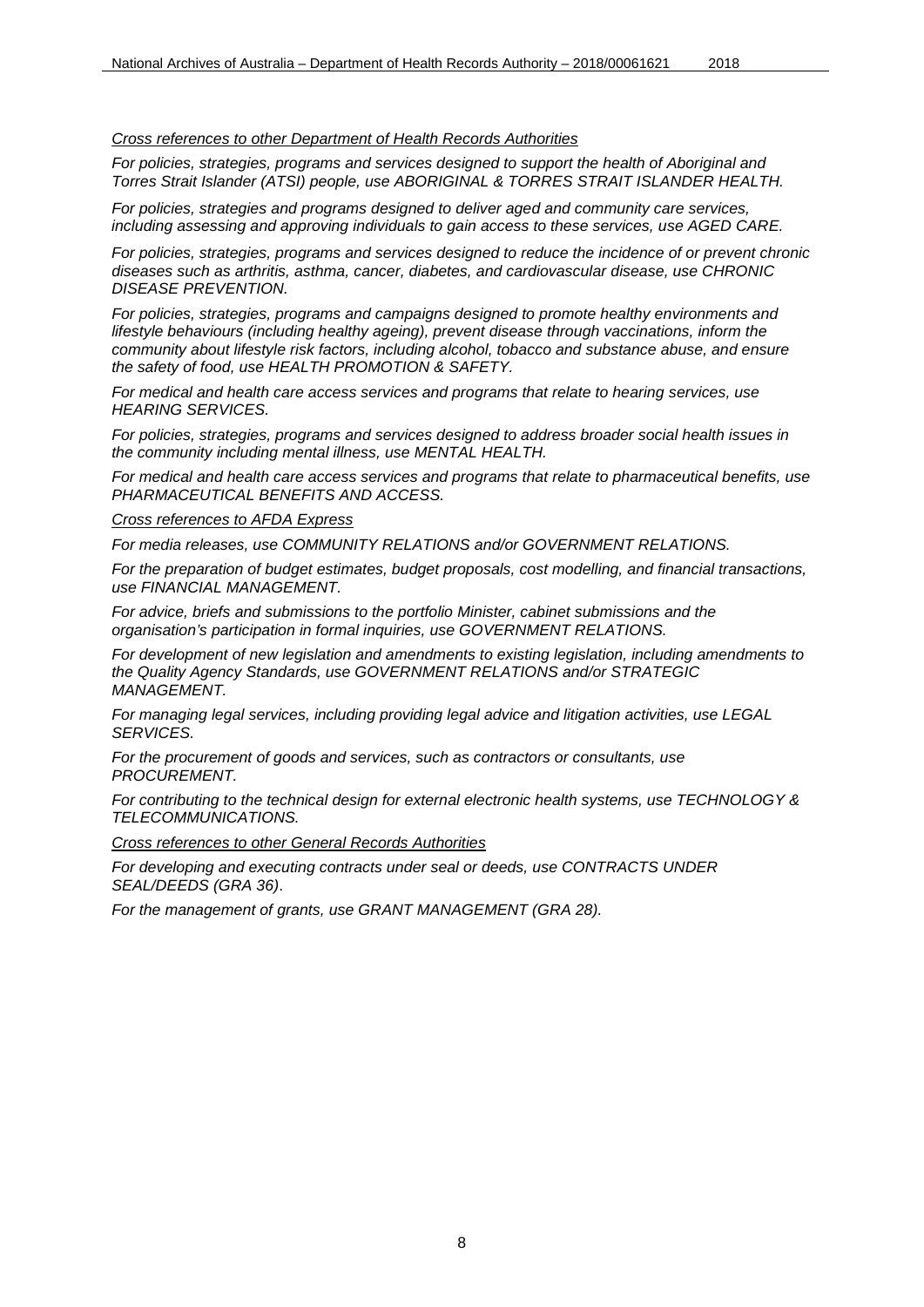| <b>Class no</b> | <b>Description of records</b>                                                                                                                                                                                                                                                                                                                                                                                                                                                                                                                                                                                                                    | <b>Disposal</b><br>action         |
|-----------------|--------------------------------------------------------------------------------------------------------------------------------------------------------------------------------------------------------------------------------------------------------------------------------------------------------------------------------------------------------------------------------------------------------------------------------------------------------------------------------------------------------------------------------------------------------------------------------------------------------------------------------------------------|-----------------------------------|
| 62420           | Records documenting:<br>development, implementation and review of national or high-level<br>policies, plans, rules, strategies and frameworks relating to medical and<br>health care access. Includes final versions and supporting materials<br>obtained through liaison and consultation with relevant stakeholders;                                                                                                                                                                                                                                                                                                                           | Retain as<br>national<br>archives |
|                 | development, implementation and review of high-level medical and<br>٠<br>health care access programs, projects and services (eg the e-Health<br>initiative 'My Health Record'). Includes proposal, business case,<br>implementation plan, risk assessment, stakeholder consultation and<br>project outcome report;                                                                                                                                                                                                                                                                                                                               |                                   |
|                 | development, implementation and review of high-level procedures<br>and guidelines in relation to the core business (eg Guidelines for<br>Patient/Consumer Access to Pathology Test Reports). Includes final<br>versions and supporting materials obtained through liaison and<br>consultation with relevant stakeholders;                                                                                                                                                                                                                                                                                                                        |                                   |
|                 | development, implementation and review of major products and tools<br>٠<br>to support medical and health care access (eg Workforce planning tools);                                                                                                                                                                                                                                                                                                                                                                                                                                                                                              |                                   |
|                 | master set of major education program or training course content (eg<br>Emergency Triage Education Toolkit). Includes final versions and<br>associated materials;                                                                                                                                                                                                                                                                                                                                                                                                                                                                                |                                   |
|                 | management of the listing of Medicare services subsidised by the<br>Australian Government (currently the Medicare Benefits Schedule)<br>Includes submissions/ applications for services to be included on the<br>schedule, recommendation for inclusion, amendment or expansion of<br>services and master versions of the listing, legal and financial advice, and<br>Minutes to the Minister. Also includes records of consultation and<br>approval received from the Office of Legislative Drafting or the Executive<br>Council, correspondence with other agencies, reports, briefs, transcripts<br>and notes for file documenting decisions; |                                   |
|                 | high-level advice received or given to internal or external<br>٠<br>stakeholders relating to nationally or internationally significant medical or<br>health care access matters. Includes policy advice, the application or<br>interpretation of policy, Medicare utilisation, or amendments to<br>regulations. Also includes final versions of advice, positions papers,<br>opinions, briefings and supporting research;                                                                                                                                                                                                                        |                                   |
|                 | signed versions of high-level agreements and contracts that: relate to<br>٠<br>substantial funding agreements or the establishment of major<br>partnerships and cooperative arrangements with other governments,<br>agencies and organisations; are controversial, of public interest or<br>ground-breaking in nature; have substantial implications for the conduct of<br>agency business. Includes Memorandums of Understanding and joint<br>ventures (eg eHealth Memorandum of Understanding);                                                                                                                                                |                                   |
|                 | high-level internal or external, inter-governmental or inter-agency<br>committees, working groups and other bodies where the agency provides<br>the secretariat, is the Australian Government's main representative, or<br>plays a prominent or central role. Includes committees formed to<br>determine the scheduled benefit payable for medical and health care<br>services (eg Medical Services Advisory Committee). Also includes<br>documents establishing the committees, working groups etc, agenda, final                                                                                                                               |                                   |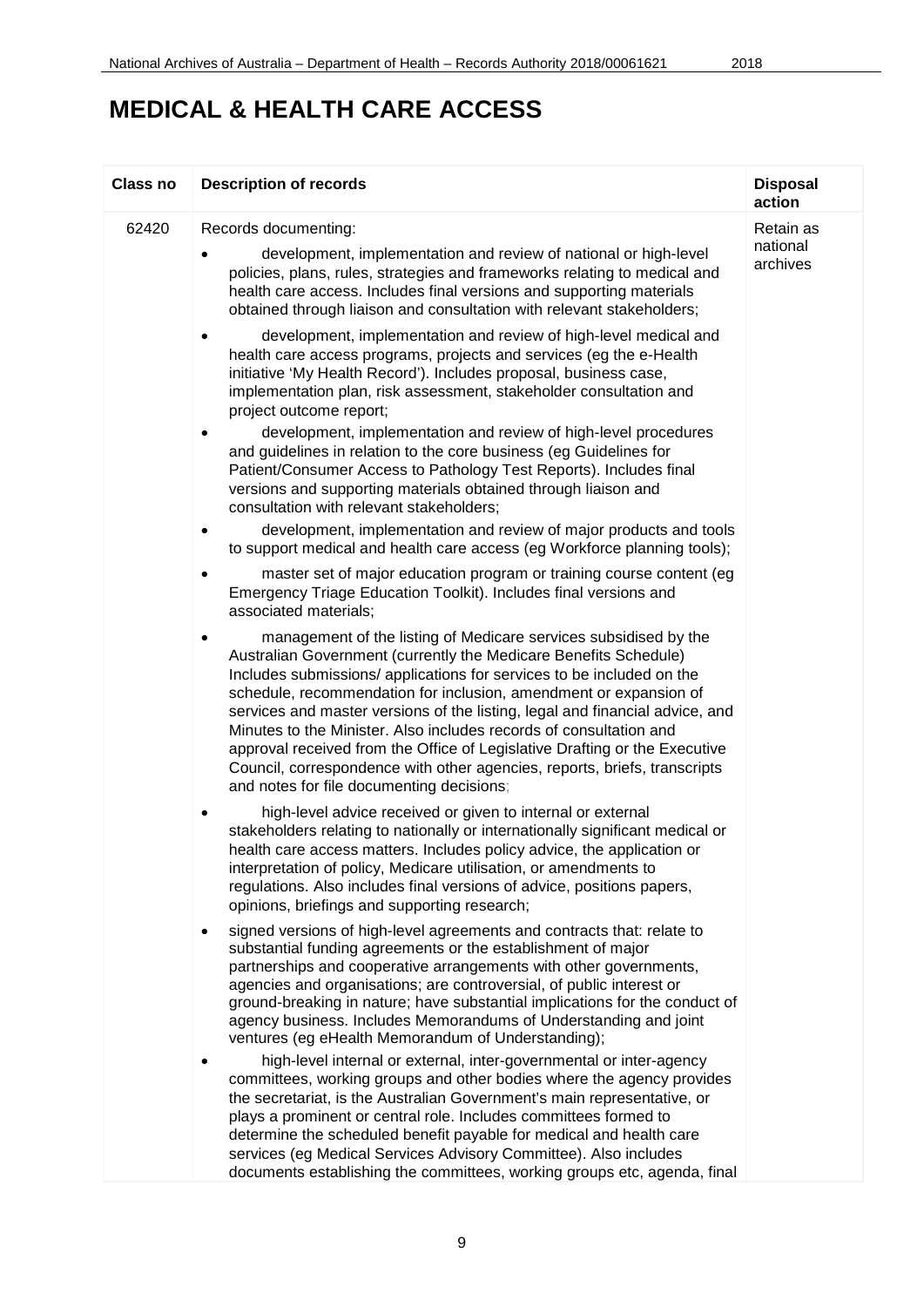| Class no | <b>Description of records</b>                                                                                                                                                                                                                                                                                                                                                                                                                                                                         | <b>Disposal</b><br>action                |
|----------|-------------------------------------------------------------------------------------------------------------------------------------------------------------------------------------------------------------------------------------------------------------------------------------------------------------------------------------------------------------------------------------------------------------------------------------------------------------------------------------------------------|------------------------------------------|
|          | versions of minutes, associated reports, briefing notes and tabled papers;<br>[For all other committees related to the core business, use class 62422]                                                                                                                                                                                                                                                                                                                                                |                                          |
|          | high-level national, sector-wide and major internal reviews of the core<br>$\bullet$<br>business (eg Medicare Benefits Schedule Review Taskforce). Includes<br>recommendations, submissions, stakeholder consultations, supporting<br>research and associated final review reports;                                                                                                                                                                                                                   |                                          |
|          | final versions of other national and high-level reports relating to medical<br>$\bullet$<br>and health care access;                                                                                                                                                                                                                                                                                                                                                                                   |                                          |
|          | appeals made under legislative provisions against a decision or an order<br>$\bullet$<br>made to the Department, to a central arbitration or determining body (eg<br>the Administrative Appeals Tribunal) for a review of decisions made by<br>the Minister regarding matters such as overseas medical treatments and<br>other general issues relating to Medicare issues. Includes<br>correspondence, minutes, briefs, medical-in-confidence records,<br>applications, decisions and medical advice; |                                          |
|          | development and management of a classification system to<br>determine the relationship between heath care activity and cost of<br>providing a medical service (currently the Casemix);                                                                                                                                                                                                                                                                                                                |                                          |
|          | collection, monitoring, interpretation, linkage, review, and comparison<br>of data relating to medical and health care access. Includes Casemix<br>data, mapping documents such as the register of accredited aged care<br>providers, scoping documents, survey responses, statistics, analysis<br>materials, associated final reports, minutes, briefs and correspondence;                                                                                                                           |                                          |
|          | findings or outcomes of major research and analysis undertaken or<br>$\bullet$<br>commissioned by the agency in relation to medical and health care<br>access. Includes final research reports, statistical modelling and trend<br>analysis, and supporting research datasets and associated information;                                                                                                                                                                                             |                                          |
|          | [For all other research in relation to medical and health care access, use class<br>62423]                                                                                                                                                                                                                                                                                                                                                                                                            |                                          |
|          | monitoring performance and evaluation of access to medical and health<br>services, includes surveys and associated final reports (eg Second<br>National Survey of Mental Health and Wellbeing);                                                                                                                                                                                                                                                                                                       |                                          |
|          | development of major marketing, branding and educational<br>campaigns (eg print, radio and television advertisements) supporting<br>medical and health care access policies, programs and products. Includes<br>final versions and supporting materials;                                                                                                                                                                                                                                              |                                          |
|          | final versions of speeches and addresses presented by the portfolio<br>$\bullet$<br>Minister or senior agency staff in support of the core business;                                                                                                                                                                                                                                                                                                                                                  |                                          |
|          | conference papers delivered by the portfolio Minister or senior agency<br>$\bullet$<br>staff in support of the core business; and                                                                                                                                                                                                                                                                                                                                                                     |                                          |
|          | master versions of agency publications produced to support medical and<br>$\bullet$<br>health care access. Includes handbooks, newsletters and information<br>sheets.                                                                                                                                                                                                                                                                                                                                 |                                          |
| 62421    | Records documenting the management of applications from the public, both<br>Australian and non-Australian citizens, for eligibility for access to medical and<br>health care services, programs or treatment, in Australia and overseas.<br>Includes minutes, briefs, correspondence, and eligibility criteria assessment,                                                                                                                                                                            | Destroy 80<br>years after<br>last action |